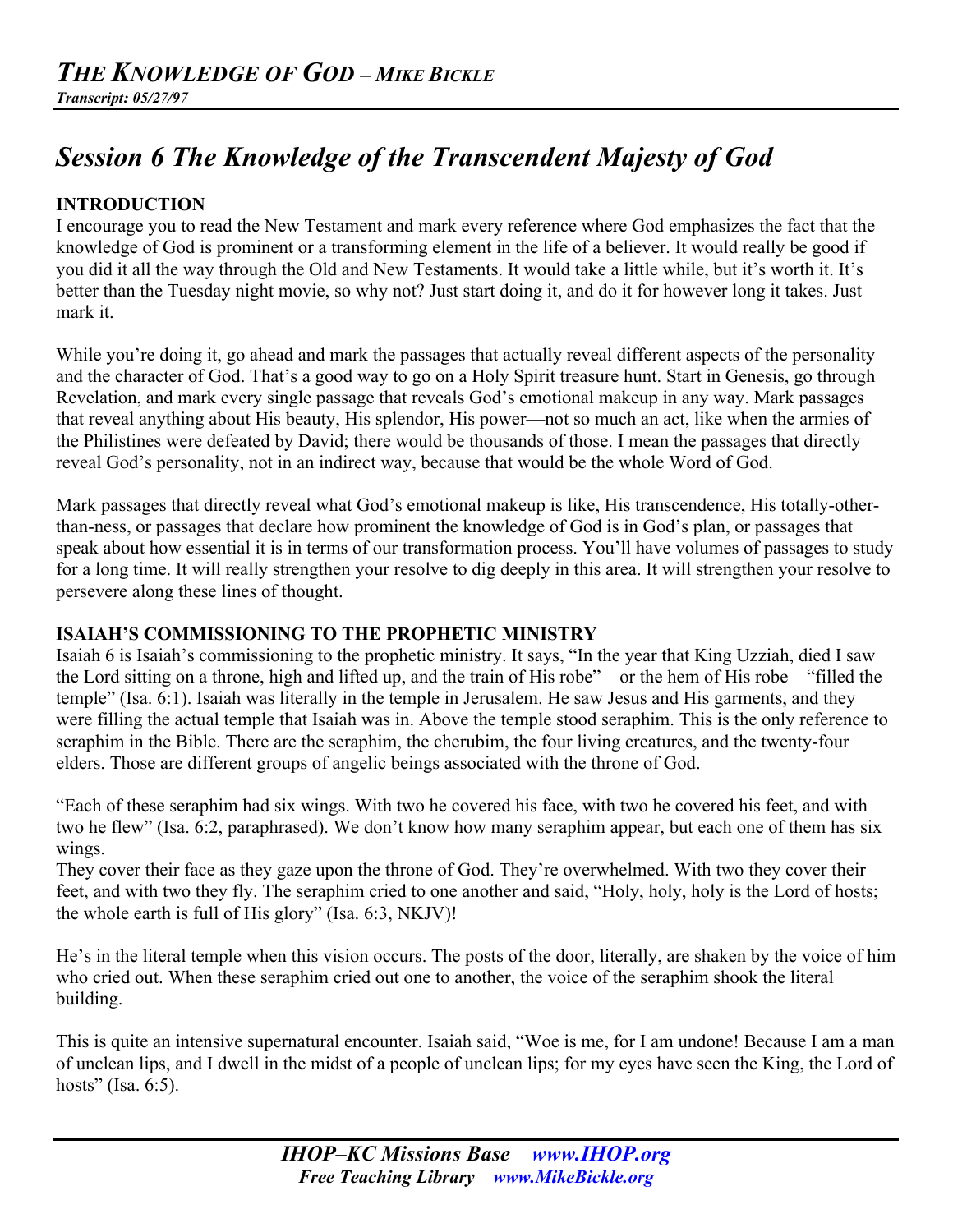Isaiah tells us, "Then one of the seraphim flew to me, having in his hand a live coal which he had taken with the tongs of the altar. He touched my mouth with it, and said, 'Behold, this has touched your lips; your iniquity is taken away, and your sin purged'" (Isa. 6:6-7).

"Then I heard the voice of the Lord"—not the voice of the seraphim—"saying, 'Whom shall I send, and who will go for Us?'" (Isa. 6:8). The *Us* is in the plural. It's like Genesis 1: "Let Us make man in Our image" (Gen. 1:26), speaking of the Trinity.

Then Isaiah said, "Here am I! Send me" (Isa. 6:8b).

Then the Lord said, "Go and tell this people, 'Keep on hearing, but do not understand; keep on seeing but do not perceive"" (Isa. 6:9).

#### **ISAIAH IS OVERWHELMED BY HIS NEED TO BE TRANSFORMED**

Then it goes on. There are so many points to make in Isaiah 6, but I just want you to see the impact on Isaiah when he sees the glory of the Lord. It would be an interesting study to analyze each of the people in the Bible who encountered God in a supernatural way like this. I'm just going to point out a few of them to you. Isaiah sees the Lord. The impact on Isaiah is what I want you to sense. He's overwhelmed with his need to be transformed. This is a tremendous motivator to him. Sin appears foolish to him in that hour. Whenever we contact God, whenever the knowledge of God touches us, sin seems foolish, sin seems unreasonable, and sin seems like something we don't want anything to do with. We disassociate ourselves from sinful ways. That's what's happening.

#### **OUR SPEECH IS THE LAST AREA TO BE ENTIRELY SUBDUED BY GOD**

He mentions his lips. I don't think Isaiah had a particular problem with unclean lips. The reason I think he mentions his lips is because our speech is the last area to be entirely subdued by the Spirit of God. What I think he's saying is this: "I'm an unclean person. The evidence is the fact that my speech is unclean."

I don't think unclean speech refers necessarily to cursing or something like that. I think he's talking about bitterness, slander, complaining—unclean speech. It's other than holy. It's not like the angels in my everyday life. It's filled with the pain and complaint of life and people.

#### **THE KNOWLEDGE OF GOD MOTIVATES US TO LEAVE EVIL**

Look at verse 5. When we see the Lord, there's a sense in which we're undone. It really does impact the way we view compromise. We despise compromise. We have a tremendous energy against sin. That's one of the things that the knowledge of God does for us: it motivates us to leave evil. That's one of the primary features of this encounter in verse 3. "The seraphim cried, 'Holy, holy, holy is the Lord of hosts. The whole earth is full of His glory.'"

#### **THE TRIPLE "HOLY" AND THE TRIPLE "WOE"**

The word *holy* is repeated three times. Now Jesus used the phrase, "Truly, truly," on a number of occasions when He repeated something twice for emphasis. When He did that, it was very powerful, but very, very rarely is a phrase repeated three times for a triple emphasis. It's a superlative emphasis. As a matter of fact, there are only two examples of it in the Bible. One is related to the being of God: "Holy, holy, holy." The other one is in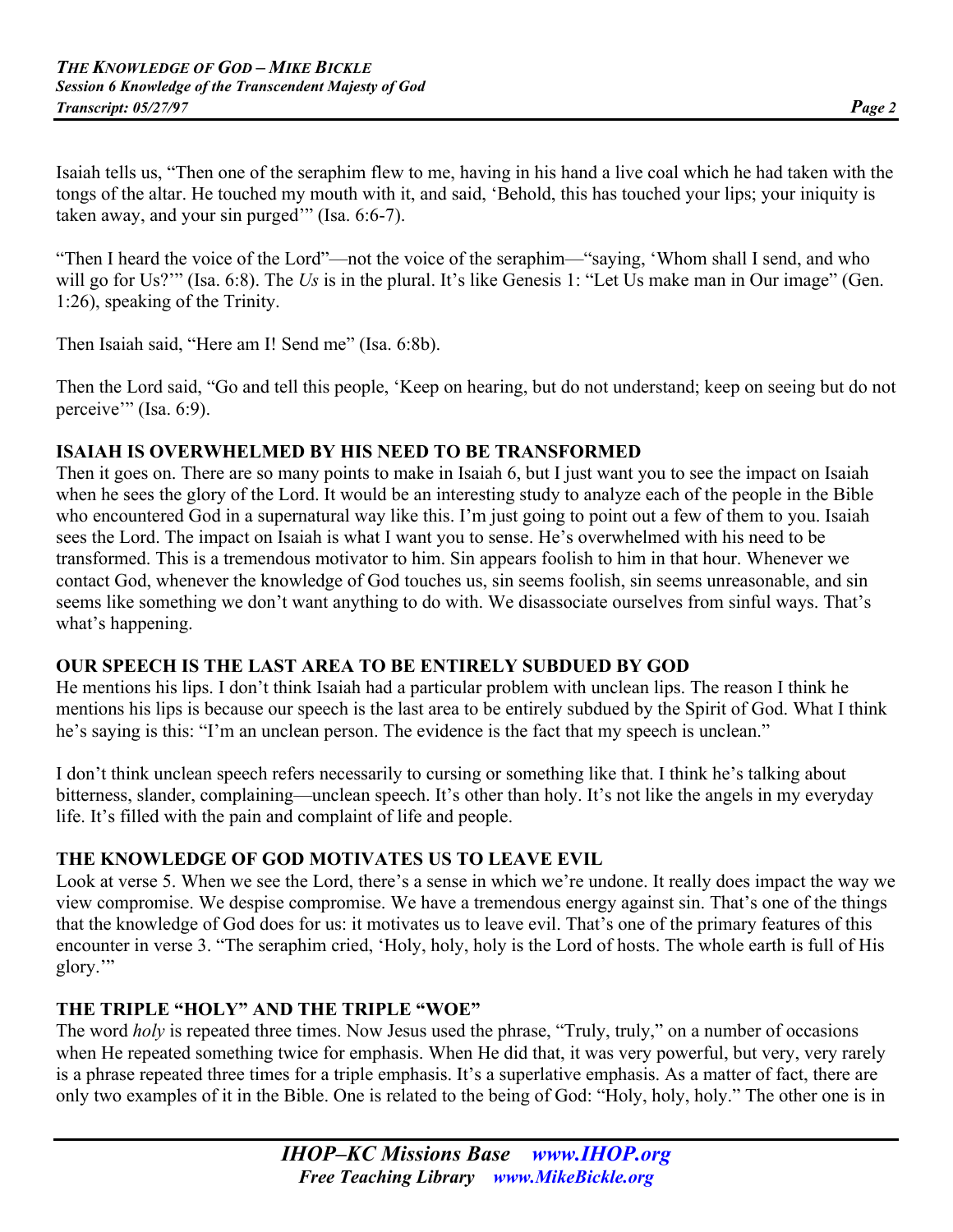the Book of Revelation, when the angel cries, "Woe, woe, woe," to the people in the generation of the Lord's return who reject Him.

There's a triple *woe* and there's a triple *holy*. Those are the only times that God has ever allowed that triple emphasis to be recorded in the Word of God. I think it's interesting that the "Holy, holy, holy" in verse 3 is followed by a singular *woe* in verse 5, but the *woe* is the only other word in the Word of God that's emphasized in a triple way. It's spoken at the end of the age by the angel looking at the billions of people who say no to God in the face of the end-time revival. I think the woe is related to the revelation of holiness in both cases.

In some ways I'm getting ahead of myself. I really wanted to work on this more tomorrow, but since we're here, let's just do it. The word *holy* is often misunderstood when it's used about God. The word *holy* has two fundamental meanings. There's a primary meaning and a secondary meaning. It's the secondary meaning that most people refer to when they think of God as being holy. The secondary meaning is God's complete separation from anything that's impure, but that's a secondary meaning of the word *holy*. That's not the primary meaning of the word *holy*. Yes, God is separate from everything that's unclean. That's included, but that's not the primary sense of the word *holy*. The word *holy* comes from a root that means, "totally separate." Most of you are familiar with that. When something is called *holy* by the Lord, the Lord separates it for a special use. There are holy vessels in the temple; they've been sanctified. The words *sanctified*, *holy*, *separate* are actually all the same word. God separates it from its common to a special use.

# **GOD IS TOTALLY UNLIKE ANYTHING HIS HANDS HAVE CREATED**

Incidentally, this was a brand-new word. God created this word for Himself and gave it to Moses when He revealed Himself. He is totally other than everything else that existed. That's what it really means. The word *holy* is a reference to God's total other-than-ness. I'll make up a word: *other*-*than*-*ness*. The theological word is the word *transcendence*, *transcendent*. When something is transcendent, it means that it's totally other than anything else. *Transcendence*.

God is the only subject you can talk about in the true use of the word *transcendence*. Sometimes they'll talk about the greatest athlete in a particular field, like Wayne Gretsky. He was transcendent in his ability. There's none who compares. That's the idea. People will use that word in everyday language, but only for something of unusual superlative. The real word, *transcendence*, which is what *holy* is about, is a total other-than-ness in the absolute sense of the word. God is totally unlike anything His hands have created. In terms of His glory and majesty, He's so far beyond; He's as high above the seraphim as He is above a little ant. God is as infinitely high above the exalted seraphim as He is infinitely above the smallest creature.

The gulf between God and the seraphim and the gulf between God and the ant is infinite. The seraph is no closer. God is completely other than. He's transcendent. There's nothing that can compare to the being of God.

When the angels cry, "Holy, holy, holy," what they're really saying is "Transcendent majesty, transcendent majesty, transcendent majesty," or, "Total other-than-ness, total other-than-ness, total other-than-ness." In God's total other-than-ness, He's completely removed from anything impure. That's the second definition, the second use of the word *holy*.

Holiness isn't an attribute among other attributes. Holiness is the description of what all of His attributes are. His love is holy. His justice is holy. His wisdom is holy. His power is holy. Every one of His attributes is entirely other than anything else that exists.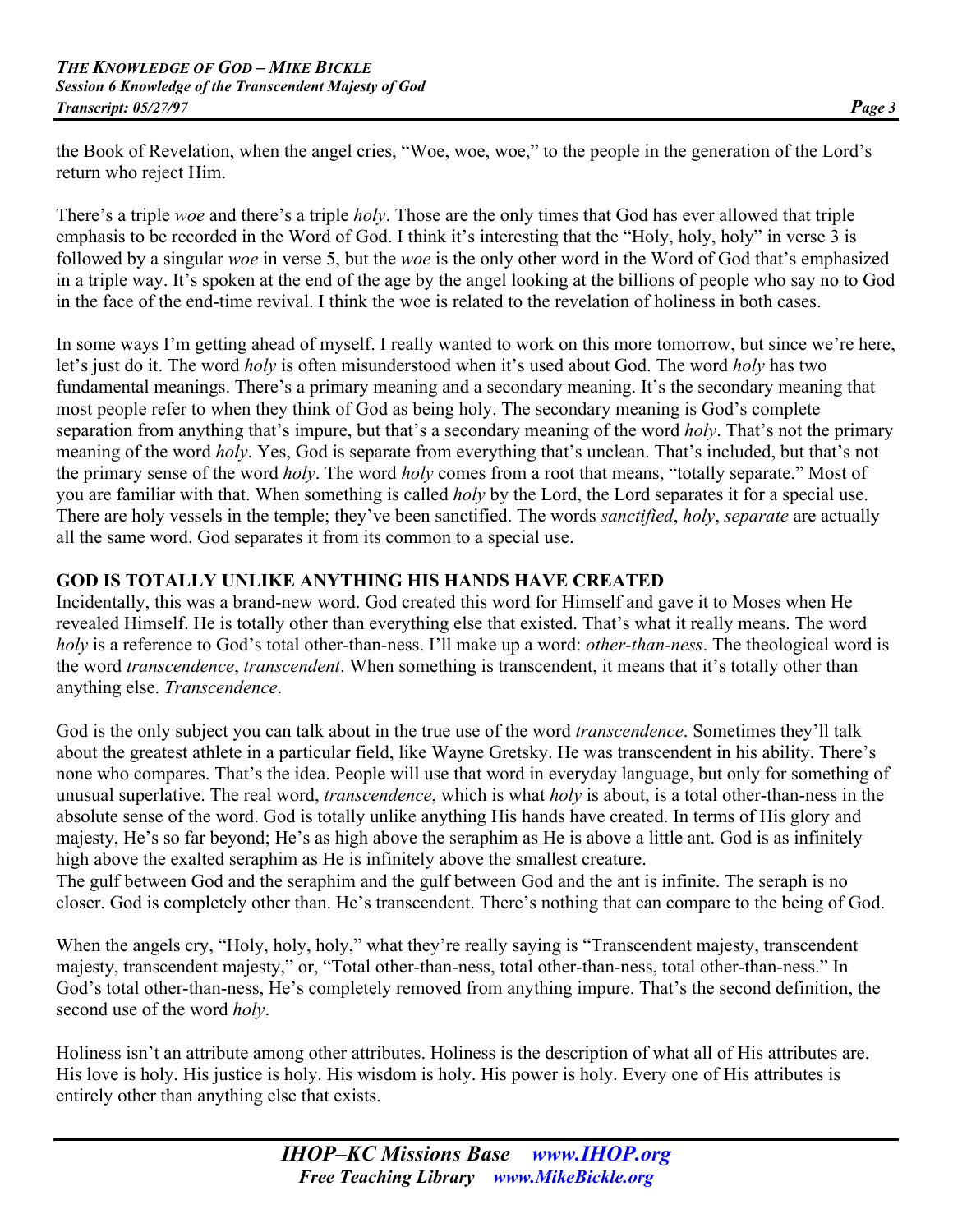When you think of God's separation from evil or sin, I like to use the word *purity*. God's purity is holy. It's totally other than any other person's purity, but it's biblical and accurate to use the word *holy* related to purity. Always understand that that's the secondary sense in which the word *holy* is used when it's describing God. The angels are gazing into the face of the Lord Jesus, sitting on a throne, and they have one word to cry. It's the same thing that the living creatures cry in Revelation 4:8: "Transcendent majesty, transcendent majesty, total other-than-ness, total other-than-ness. Nothing can compare, nothing can compare."

# **INCOMPARABLE QUALITY IN EVERY ATTRIBUTE**

Another way of saying *holy* is, "Infinite quality, incomparable quality, in every single one of His attributes." That's another way of saying, "Holy, holy, holy." It's truly amazing. He's the One who calls us to Himself; but we really have no idea to whom it is we're relating. Like I said, He's as high above the seraph as He is above the insect. He literally is. The gulf is infinite between Him and everything that His hand has created in terms of comparison.

That's why many times when the people in the Bible record their encounter with God, they say, "Who is like unto God?" They're overwhelmed. That's not a casual sentence; they're completely overwhelmed. It's a rhetorical question. The answer is, "There is none like unto God."

# **JESUS CLOTHED HIMSELF IN THE GARMENTS OF HUMANITY**

It's an obvious answer. When Jesus looked at them in Matthew 16:15 and said, "Who do you say that I am?" (Mt. 16:15), of course He was the transcendent God walking on the earth, wrapped in the garments of humanity. It was the most unusual experience that He has ever had, walking in the confinement of human form, the transcendent God Himself, looking into the eyes of the creature, the creation.

"Who do you say that I am?" The transcendent One. They're clueless as to who He is. Really, honestly, they are. There's much in the Scriptures about God's transcendence. It's a fantastic subject to meditate on. It's a hard subject to meditate on because our mind has to leave the familiar to enter into the unfamiliar.

As a matter of fact, whenever the Scriptures talk about God's transcendence, it always uses familiar concepts as the metaphors. Often when they talk about God, you find the word *like*. God's eyes were like a flame of fire (Rev. 14). The rainbow around His throne was like jasper and sardis in appearance (Rev. 4:3). The writer is taking that which is familiar as the building block of communication. The writer of any given experience with God would say, "Well, it isn't a whole lot like that, but that's the closest comparison in the natural realm."

It's so totally transcendent compared to this. I mean, Jesus Christ is awesome. I know that seems trite to say ,that but He's awesome and He's the One who has called you to sit in His presence on His throne, bearing His name forever. Beloved, I don't know what pain your life is in, but I assure you of this: your life is in a really good position before God in the big picture. You have been called by Him. You're His eternal companion, because He wrapped Himself in the garments of humanity and was crushed by the wrath of God because of His commitment and His longing for you. Maybe the car payment didn't come in, maybe you lost your job, maybe someone in a relationship failed you in a severe way. I don't want to minimize those, but you really do have your act together. You're really connected in the right way. In just a short amount of time it will all become clear. The more my heart connects with the truth of God, the more I see life through different lenses. That's true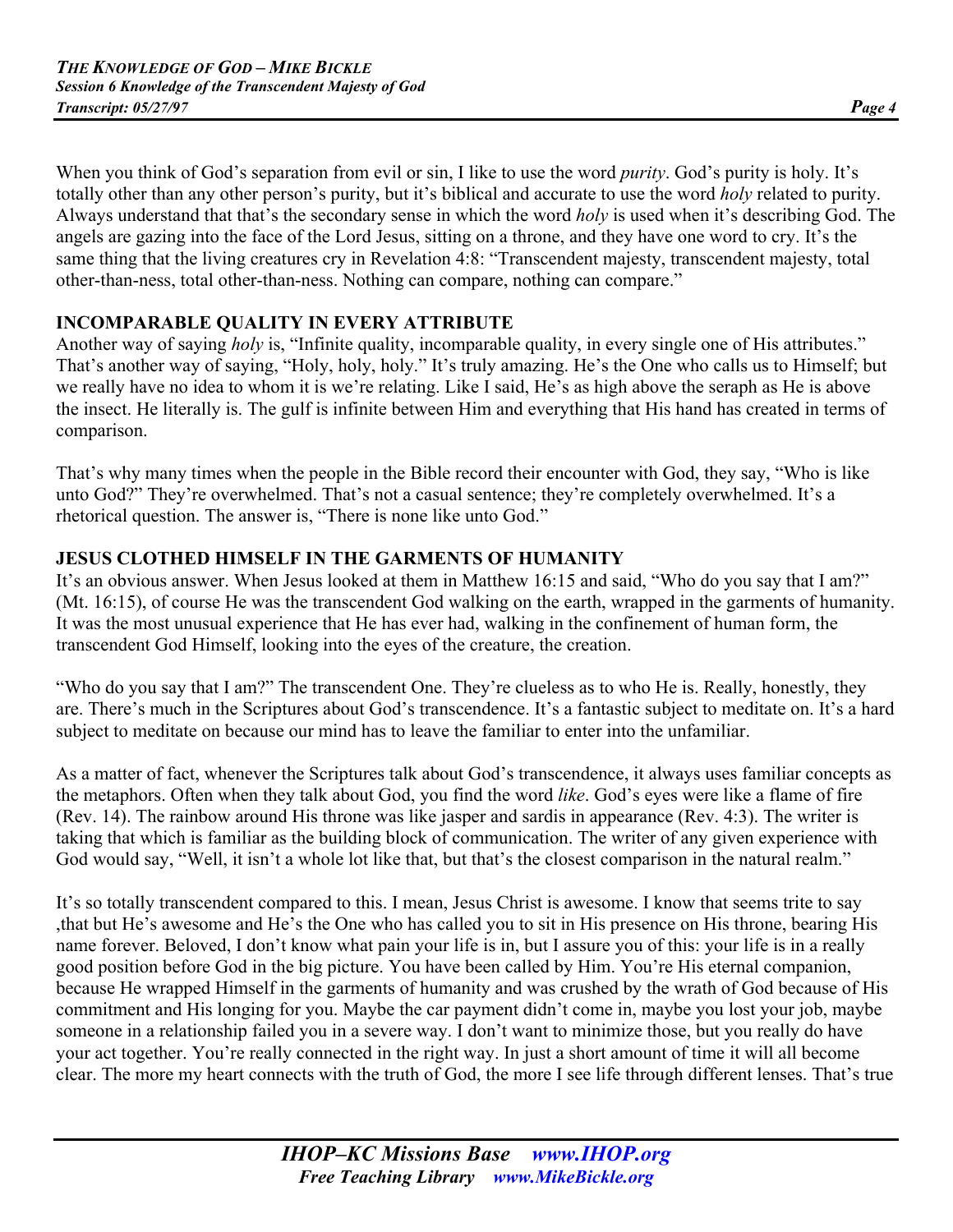of every one of us. We really can't afford not to meditate on the being of God. It's a tremendous disservice to our own personhood to neglect this, which of course is the common neglect in the Body of Christ.

#### **QUESTION:**

What's the function of pain?

#### **MIKE BICKLE:**

Of course there are volumes of books written about the mystery of pain, about who, what, where, when, and why, but in terms of my own understanding, I'll just go on a bunny trail for a minute. Obedience is mandatory in all of creation. Every single creature will obey God at the end. Every demon in hell will be in hell because of obedience. They'll go to hell not because they want to go there, but because they're obeying the Word of God. When I say every creature will obey, I don't mean every creature will be redeemed. That's not what I'm saying.

"Every knee will bow and every tongue will confess" (Isa. 45:23, paraphrased). That's what Paul is quoting in Philippians 2:9-10; He's quoting the promise of Isaiah 45:23. Every knee will bow, every tongue will confess. Obedience is mandatory. Every demon will obey; every lost person in damnation will obey when they go. The Father, when He gave His Son the position as Heir and King over His vast empire called "the kingdom of God," said, "Every subject will obey You."

#### **THE GOAL OF ALL THE AGES IS A BRIDE WHO FREELY GIVES HER LOVE**

But there's something God is after that's different than mandatory obedience. God is after something that's higher. He wants voluntary love. God is after voluntary love coming out of the human spirit. Of course we're influenced by the Holy Spirit to be able to offer that, but still, somewhere in the process we have to say yes. The great plan of the ages is for God to bring forth a companion for His Son. That's what's going on. That's the great mystery of the ages. There are many features to the mystery of God, but in a sentence, the mystery of God is that God is providing an eternal companion who's an equally-yoked bride for His Son. In a summary sentence, that's what's going on. This equally-yoked bride will be a voluntary lover of God, and therefore separate from all of creation in that she's a voluntary lover. The angels aren't depicted as lovers of God. They respect and worship God, but they're never depicted as loving God with affection. I'm not sure the angels have the capacity for affection. My theory is that God Himself possesses affection, and only humans made in the likeness of God have affection in that sense. That's a unique dimension of the human spirit. I mean, angels have intellect, reverence, respect. They have all these kinds of things. They can worship in that limited sense, which is very powerful. It isn't a small sense, but it's limited. However, worship reaches its crowning glory in affection and obedience and respect, in wholehearted love. It's all about the first commandment, right? It's the fact that we uniquely possess the capacity for wholehearted love. Along among God's creatures, we possess the capacity for passionate affection. That's so much like God.

#### **WE POSSESS A UNIQUE CAPACITY FOR PASSIONATE AFFECTION**

Of course, what's interesting is that this is the aspect of God that's obscured by Satan—that God is a God of consuming, passionate affection. He's a happy God filled with pleasure. He's filled with passion. I mean, that fire that depicts the being of God is the fire of passionate affection. It's only fire inasmuch as He's removing that which hinders passionate affection. It's only judgment when it gets in the way of passionate affection going forth in its purpose. He's a consuming fire; He's a jealous God (Deut. 4:24). He's filled with hot emotion. That's why we have it.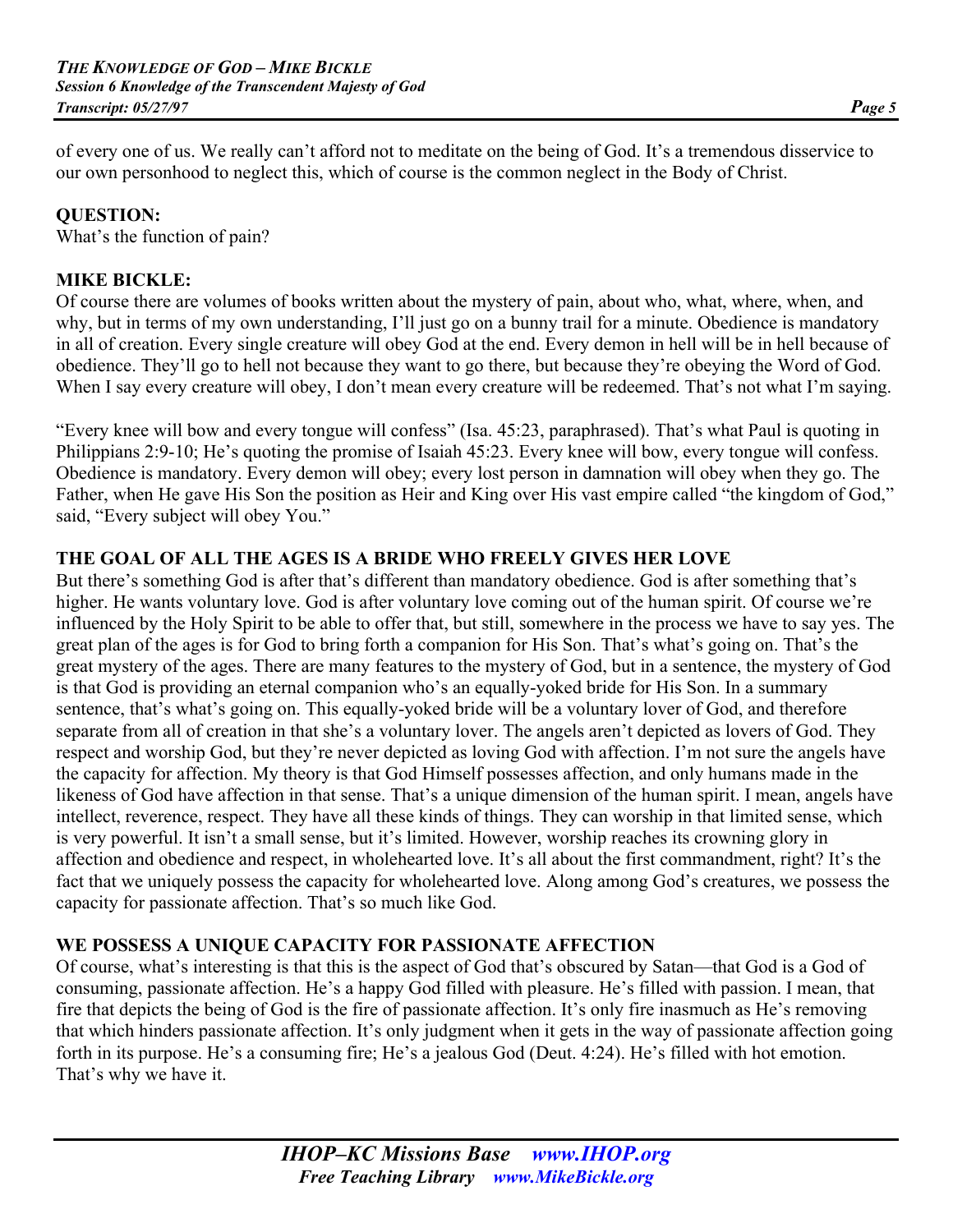I'm going to get to this thing. I'm going right there, but I'm building a framework for it. It doesn't make sense, in my opinion, outside of this framework. God uniquely possesses passionate affection; therefore He's a consuming fire, and we possess a capacity for passionate affection that's unique in all creation, and that's what God wants out of the human race, is a voluntary lover for His Son. It's just so powerful; it's just so awesome when those two come together—the redeemed in the embrace of the eternal heavenly Bridegroom. That's so awesome. That's where human history is going.

So God says, "Here's what I'm going to do. I'm going to create the sun and the galaxies and the universe in order to sustain planet earth. I'm going to create planet earth in order to sustain all of life—vegetable, animal, and human life. I'm going to create those in order to sustain the human race. I'm going to create the human race in order to have a remnant from the human race to present to My Son at the end of natural history."

Everything was created for the remnant of the human race that would say yes to voluntary love. The only reason there are stars and a moon and a sky is to make earth work. The only reason earth was created was to make the human race work, so that there would be a remnant of voluntary lovers at the end of natural history. That's the only reason everything exists. That's really clear in the Bible, in the Word of God, in a number of places. Everything exists for that purpose. Natural history ends in Revelation 19 at a wedding feast. Everything ends with the Son of God in the embrace of the corporate woman, the Bride of Christ. There are two men in history: Adam and Jesus. There are two women in history: the great harlot and the Bride of Christ. Those are the two representative women of history, and those are the two representative men of history, speaking from a theological point of view.

God's whole goal, the mystery, the hidden plan was to have a remnant from the human race that were voluntary lovers. To sum it all up in a sentence, this corporate woman, the Church, the Bride of Christ, receives the free love of God and becomes a lover of God.

# **LOVE IS THE CURRENCY OF HEAVEN FOREVER**

I mentioned earlier that receiving, understanding, and feeling the fact that we're loved, and then the feeling of being a wholehearted lover, are the two most powerful ways that we were designed by God. That's the reward of life—to be able to feel love from God, and to feel love back to God. In that experience we reach the crowning apex of our creation, being loved and being a lover. Then we're fulfilling what we were designed to be. That's God's purpose.

God knows that, and at the great wedding feast, the only thing that will matter about your life is the degree to which you received love and became a lover, a voluntary lover of God. Of course we do that in all the different facets of our life. We express that not just in private devotional prayer; we do it in the way we treat people. There are a thousand ways to express that love. The Lord looks down at our lives and He says, "The currency of the eternal city, the money that you'll have from the earth, is the fact that you were loved and a lover." The degree that you grew in voluntary love is the currency of the eternal city.

# **THE LORD KNOWS THAT WE ARE PRONE TO THE DUST**

That's what life is about. It has nothing to do with the size of this and that. It's about becoming a voluntary lover. The Lord looks down and says, "You know what, Mike? You're so prone to distraction." Again, it's Psalm 103:14. I quoted it yesterday. "God remembers our frame, and He remembers that we are but dust" (Ps. 103:14, paraphrased). He remembers that we're made from the dirt, meaning our makeup is prone to be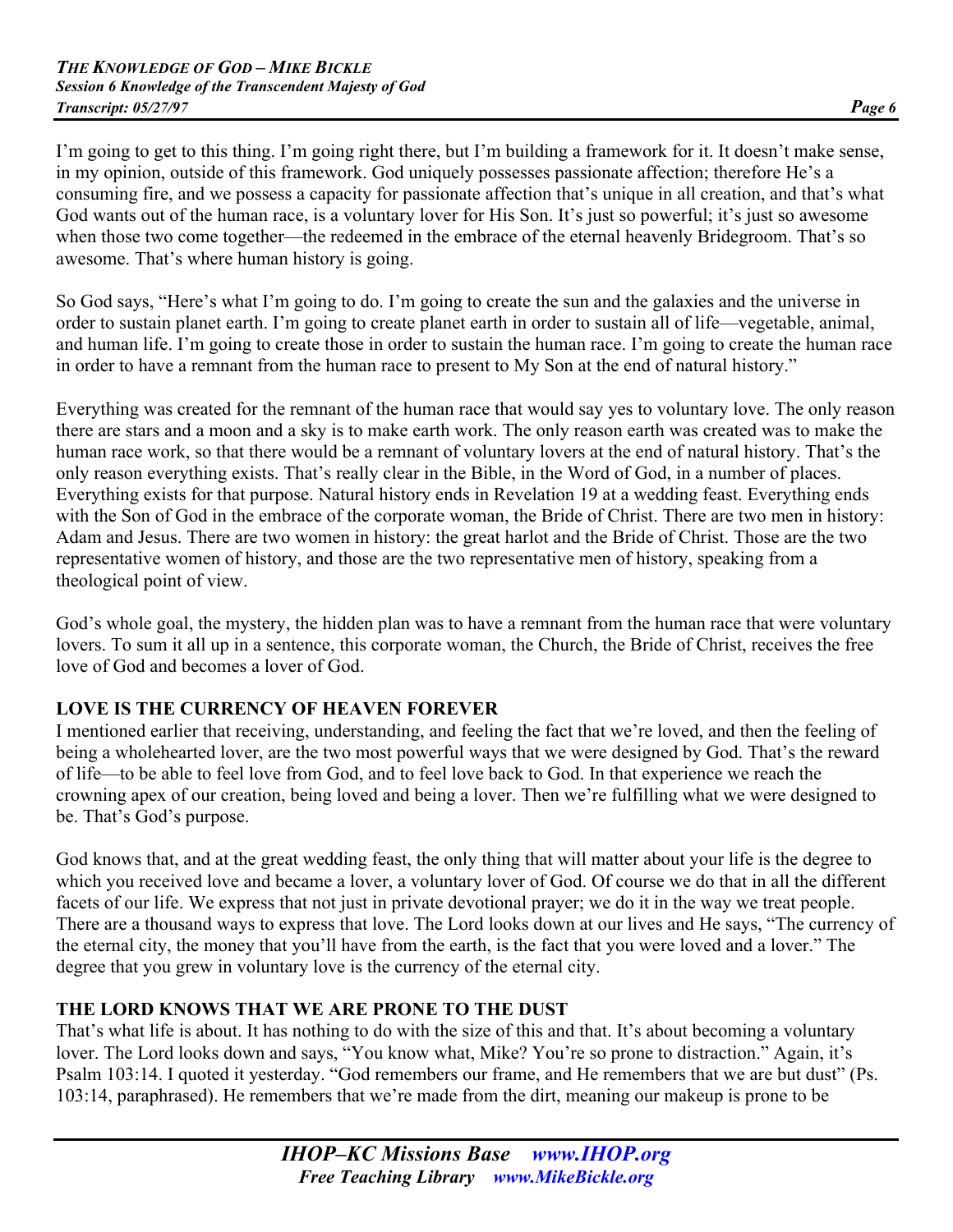earthbound. God knows that; He remembers it. We forget, but God doesn't. I get distracted and the Lord says, "I remember your frame, your proneness to the dust, to the earth, to the natural realm. I remember that, and I have a lot of mercy on you when you're prone to that."

We're very hard on ourselves, and God is a lot easier on us than we are. He says, "Because you're prone to the dust, prone to the natural realm, here's what I'm going to do."

Because, as we saw earlier, our life is hidden (Col. 3:3). In other words, the glory, beauty, and purpose of our life isn't easily seen through the natural lens. It's totally obscured if we look at it only through natural intellect. It's hidden from us, and we need spiritual revelation to see it. God has a dozen reasons why He created life on earth this way. I mean, there are lots of reasons related to love that He did this. It's masterful; it's awesome. We don't understand it very well, but it's masterful. It's all about love growing.

So God looks down and says, "Well, Mike, your life is hidden. The beauty of your life, the purpose of your life, the power of your life, everything that you're about, your rewards, everything is hidden from your natural intellect. It takes spiritual illumination to see it. Because you're prone to the dust, you're made from the dust, and the powerful things about you are hidden even to your own sight and to those around you. They don't see it about you and you don't see it about you. Here's what I'm going to do: I'm going to give you the Word of God and I'm going to give you the Holy Spirit."

So what pain does is this: it drives us to center our life around spiritual reality and spiritual truth. That's what pain does. Let's take any of the five or ten areas of your life, economic, relational, health, ministerial, even your own character, your own spiritual attainment. There are many facets of life. I'm prone to the natural realm; I'm prone to the earth because I'm made of dust. When an area of my life doesn't go right, I say, "Awwww," because my life is a wreck because an area is out of bounds.

The Lord says, "Well, your life really isn't that big of a wreck, because the truth of your life is hidden from your eyes except by revelation. Here's what I'm going to do. I'm going to let that pain touch you."

# **NO MATTER HOW WEAK OUR LOVE, WE STILL LOVE GOD**

Let's say a part of my ministry, or a key relationship, is falling apart. The only place I can find true comfort is when I close my eyes and say, "Wait." That drives me back to the center. By *center* I mean I can focus; I focus on spiritual reality.

I say, "Why am I doing this? As a matter of fact, now that I'm asking the question, why am I on planet earth? Why am I doing any of this?"

Then I say, "Wait a second. I have been loved. I'm a part of the remnant, the few, in all of human history. Compared to the six billion people on planet earth, only about five hundred million, only 5 to 10 percent, have said yes to receiving the love of God."

Did you know that you're one of the few in all of human history who said yes to receiving the love of God? That makes your life so unique when compared to the whole of human history. You're one of the 5 or 10 percent who actually did it. It's called saying yes to the love of God; God touched you and you became a lover of God. No matter how weak you are in your love, you're still a lover of God. It's the fact that you said yes to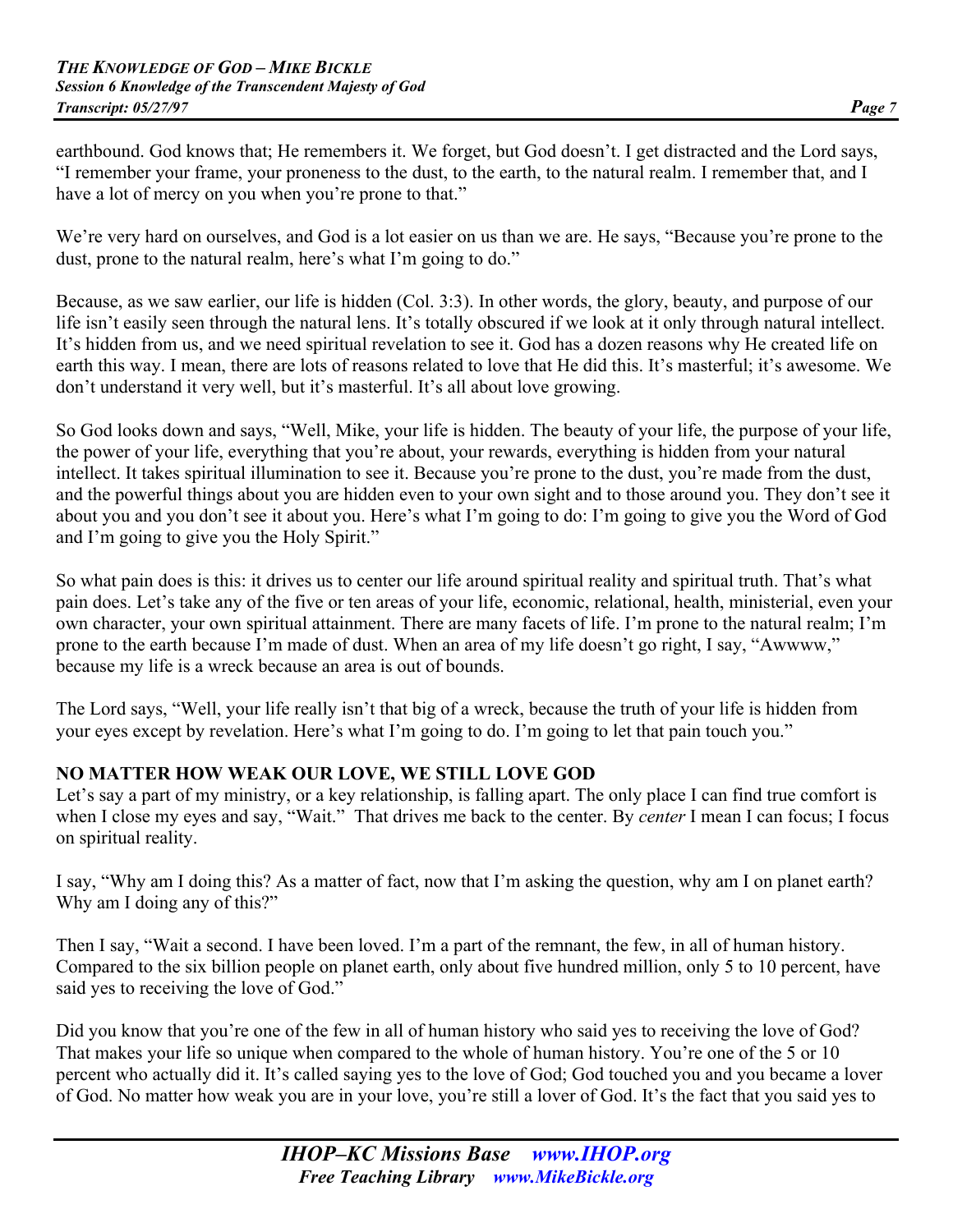the love of God, which made you a lover of God. I'm loved and I'm a lover. No matter how immature, I'm already one of the few successful human beings in all of human history.

It's true. The thief on the cross was significantly more successful because he entered into that loved-to-lover reality in the last moments of his life. His life was so much more successful that all the great kings and emperors of the early world. He was more successful than almost everyone in the Roman Empire because he received love and became a lover in the last moments of his life. He made it, just barely, but he was successful. He's now part of the bride, and he lives in the eternal city.

Jesus said, "Today you will be with Me in paradise" (Lk. 23:43).

A few moments later he awoke and said, "My goodness, what happened?" His life was significantly successful in that day, and the success of it was seen in that day. It was no longer hidden from him. It's an amazing thing.

When my life feels like it's failing in one of those five or ten key areas and I begin to feel pain, I say, "Why am I doing this? Wait. Let me figure out who I am. Why am I doing any of this? I'm loved. The transcendent, holy God feels such hot passion and desire for me. He longs for me. He desires me. He's betrothed to me. He wrapped Himself in the garments of humanity. He was crushed by the wrath of God for me. He likes me. He wants me. He likes me as much as the Father likes Him. Wow. Wow, my life is pretty powerful. I'm already successful. Wow. I receive it and then it becomes a reality in my life."

It's real that He feels this way about me regardless, but when I receive it, then I enter into the goodness of it and I become a lover of God. I say, "I'm loved and I'm a lover; therefore I'm successful."

It's a sentence I've said for years when pain touches my life. I say, "Wait a second. I'm loved, and I'm a lover of God." That's what I'm thinking. I'm already successful. If my whole ministry falls apart, if every relationship breaks, if I die of starvation and disease, I'm already successful in the most absolute sense of the word. I've already been crowned with beauty inasmuch as God has desired me. Already this has beautified my life. And so pain drives me to the only genuine, lasting place of comfort. It's that reality, that definition of my life, that causes me to grow as a voluntary lover, which is the purpose of life on planet earth.

#### **PAIN IS WHAT MOTIVATES US TO REALIGN OUR HEART**

I reconnect in that mindset. It's like working a muscle over and over. That's the only place I can find comfort. It's in that reality. It lasts three minutes, or five minutes, and I have to reconnect with it. I have to use it over. Sometimes it lasts longer, sometimes shorter, from minutes to hours. But whatever the case, the comfort of it touches me. Sometimes the sense of it rests on me for a day or two or three, and then something disrupts me again and I say, "I know how I got comfort last time. I don't have to have comfort through eating night and day or having some sensual extravaganza over there on the side. My comfort is most supremely found in that reality, that understanding of my personhood." Everyone's is if they would only drink from that well. It really brings pleasure when we connect with that.

Of course it's hidden to the natural mind. It takes spiritual illumination. God says, "In the process of working that muscle over and over and over, speaking and realigning your heart with truth, in the context of realigning your heart constantly, revelation grows."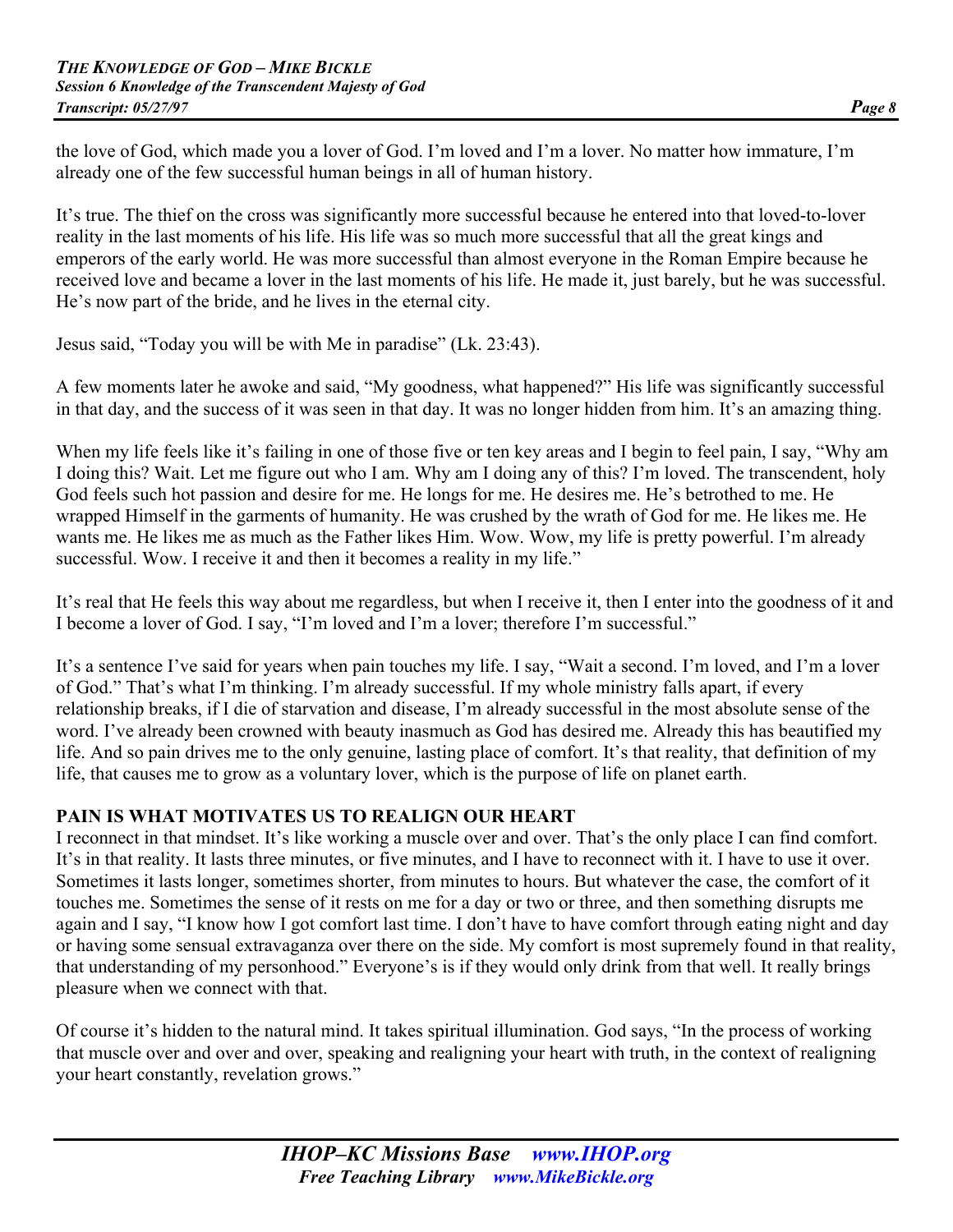Pain is what motivates us to realign our heart—constantly. The realigning is what brings revelation. That's the context in which the Holy Spirit chose to give revelation. He could have given revelation apart from it, but that's the one He chose. Pain makes me go into this realignment process. The realignment is the context in which the Holy Spirit gives illumination. The illumination gives me comfort. And that comfort in righteousness, that comfort in God, allows me to become a far more intensive voluntary lover. Therefore my life is on course.

The Lord says, "You know, this is going to hurt. You don't like it, but it really will make you realign. You really will get revelation, and in revelation you really will be what you were designed to be—a voluntary lover of God. Therefore I'm going to let pain happen in your life."

That's what I think pain is about. There are a dozen other ways to talk about pain, but I think it's about realignment. The things that are hidden about our lives then become clear to us.

#### **QUESTION:**

What kind of pain?

#### **MIKE BICKLE:**

All kinds of pain. Every kind of pain, including physical pain, because if it continues you begin to ask, "Why am I living on earth? I don't even like any of this." Then I figure out why I'm living on earth: to be a voluntary lover. Then I say, "OK, OK, OK." It realigns us, and the things that are hidden about our life then become clear to us.

It's 2 Corinthians 4:18: we look at things that are unseen instead of looking at things that are seen. That's the context in which our hidden life becomes clear to us. Our life fully appears to us in the age to come, but the truth of our life appears to us just a little on this earth by the revelation of the Holy Spirit.

Most reactions to pain are destructive. There's only one right reaction to pain. But here's the bright side: it's a decision process. The more you touch even a little of that comfort, the more you go back to that well to drink again the next time you fall into pain. Hunger begets hunger. Reality begets reality. The more you touch it, the more you go back there. The more you go back there, the more you want to touch it. The rich get richer.

That's what our lives are about. Our lives are about this: being voluntary lovers. That's the currency of the eternal city. You may have everything broken in your life, economically, physically, socially, in your work, in your relationships, in every area, but if you're a voluntary lover, you're already one of the most successful human beings who have ever lived, and you're one of the most beautiful human beings who have ever lived. When God's love is received, it beautifies your life before Him, and then you become a part of the Bride of Christ, the one desired by the wisest, most passionate Being in all of existence. He desires you. That itself crowns you with beauty and meaning because He wants you. That already defines you as beautiful, no matter who else does.

# **YOU WERE MADE TO BE BEAUTIFUL IN THE EMBRACE OF THE BEAUTIFUL GOD**

It isn't an accident that everyone longs to be beautiful. We have different language for it, but we were simply created to long to be beautiful. However, the obsession with natural beauty in the Western culture is so destructive. It drives us into so many addictions and disorders in life, but the desire for beauty is a God-given thing you can't repent of. You were made to long to be beautiful, but in the embrace of the One who defines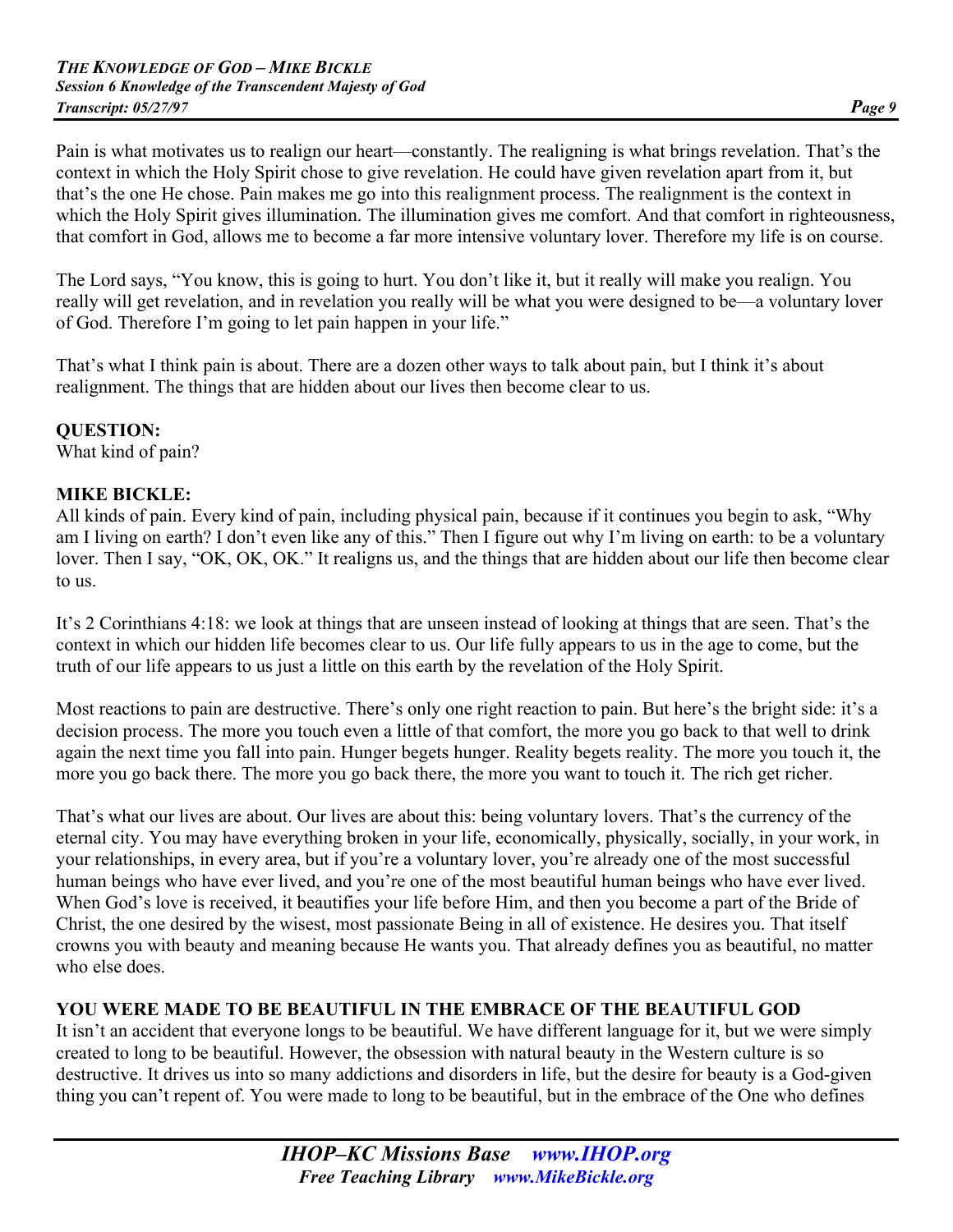beauty. Again, men don't usually talk about it like that. We talk about being cool or something and we don't use the word *beautiful*, but it's the same craving that was put into our human spirit that's answered mostly by God. It's answered a little in the natural, and human beauty isn't sinful in the natural, but the obsession in the Western culture with natural beauty is really incredible.

People try to repent of wanting to be beautiful. That doesn't work, because you were made to want to be beautiful. You can't repent of wanting to be successful; you can't repent of wanting to be great. God made you in His image; you have a longing to be great, to be successful, and to be beautiful because God is. You just have to derive it from reality. God's definition doesn't come from natural definitions. Natural definitions aren't all evil, but they are all secondary. When they become primary, God says, "I will let pain touch you to drive you to reality, to the primary definitions of life." Then our life appears in truth before us instead of being hidden from us.

That's why keeping the Word of God on your shelf with dust covering it is like people who are starving outside of a grocery store, refusing to go in. We say, "Please go inside; you're dying of malnutrition. Please go into that store. You'll like it if you'll just go into it and open it and eat to your heart's desire, to your full delight."

# **"THE HEAVENS OPENED, AND I SAW VISIONS OF GOD"**

We looked at Isaiah 6: transcendent majesty. That's what I want you to get from the word *holy*: transcendent majesty, transcendent majesty, transcendent majesty.

Another example of seeing the Lord is the end of Ezekiel 1:1: "The heavens opened, and I saw visions of God" (Eze. 1:1). What a great sentence. Again, my reason for sharing this is not to make you mad if you don't have an open vision of God, but it's to show you what the knowledge of God does to the human soul when it encounters it at whatever level. Whether it's the glory of God that you see a little when you meditate on the Word of God, or the glory of God that you see more when you have an open vision, which none of us ever have except for a few people, or whether it's the vision of God that you get on the last day when you stand before the throne of God—whatever vision, whatever level of perceiving God's glory, isn't my concern right now. It's the fact that the glory of God, the knowledge of God, really does transform the heart. That's the point. There are many, many levels of seeing the glory of God.

Well, he's seeing the glory of God at a pretty heavy-duty level. "Then I looked, and behold, a whirlwind coming out of the north . . . Within it came the likeness of four living creatures" (Eze. 1:4-5). Ezekiel 1 uses the phrase *likeness* probably about twenty times because Ezekiel is dumbfounded.

He says, "I can only talk about the unfamiliar by appealing to the familiar. The familiar isn't really that close to what I see, but it's as close as I can get."

# **"I SAW THINGS THAT WERE IMPOSSIBLE TO UTTER"**

It isn't just unfamiliar in the sense of language, but it's even unfamiliar in terms of human thinking. It isn't just that he struggled for language. He looked, and like Paul said, "I saw things that were impossible to utter" (2 Cor. 12:2, paraphrased). In other words, "I can't even begin to utter them. I have no language. I don't even have a grid of understanding that would give me even a category for what I saw."

I only make that point to let you know, it's really awesome what's on the other side, what's awaiting you forever. It's really, really quite awesome.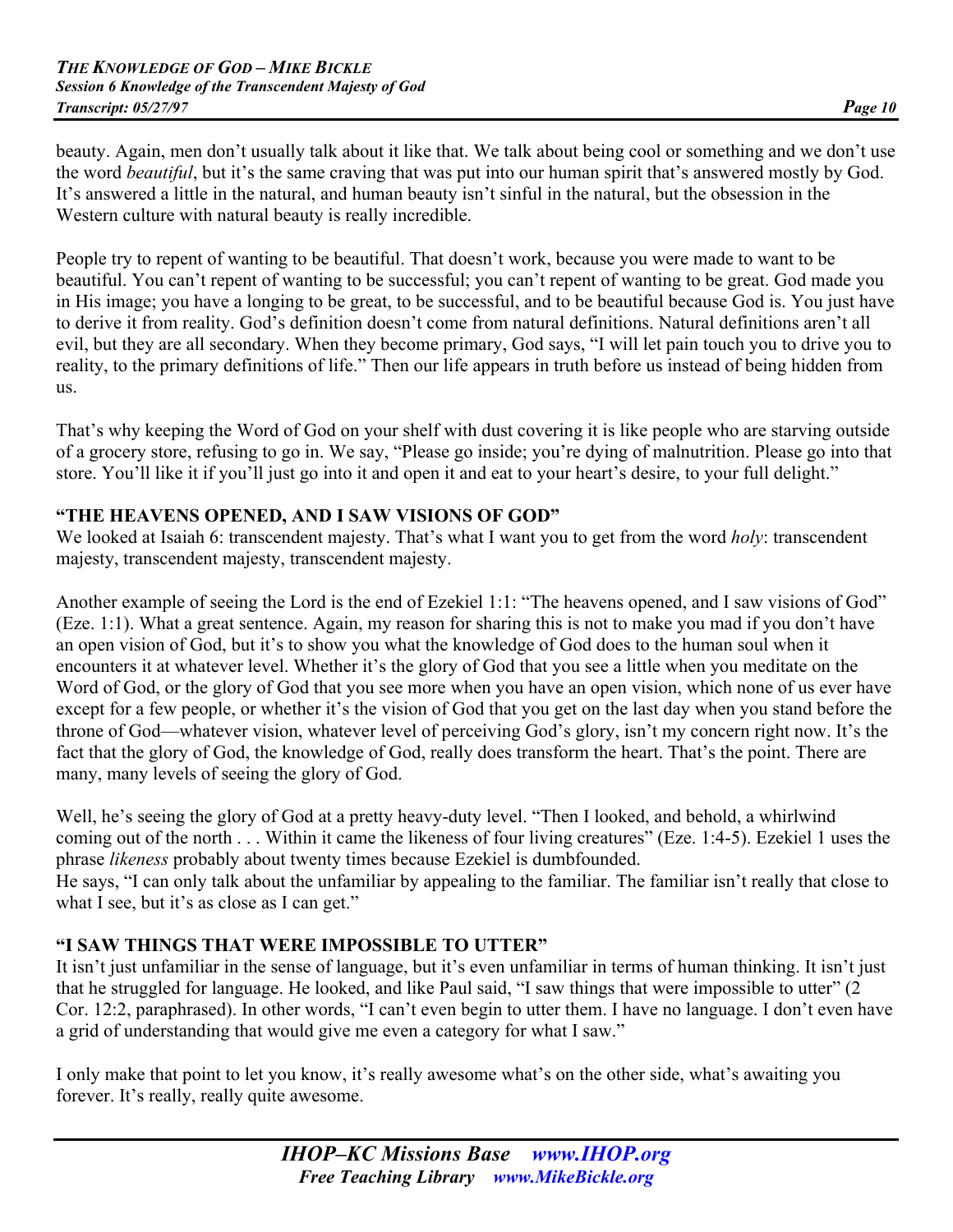So Ezekiel sees the four living creatures. Then he sees the likeness of a throne (Eze. 1:26), and if you want to put something by verse 26, put, "Revelation 4." Revelation 4 is the picture of the throne of God in the clearest way. It's the clearest picture God gives us of His throne. It only gives us a few details, but it's the clearest one we have.

I spent quite a bit of time over the years studying Revelation 4 because it's the clearest picture God gave us. It really will do something to you to study it. I just want to leave you with it. I challenge you to study every single detail you can think of in Revelation 4. Study it for years. I don't mean one Saturday afternoon. Study Revelation 4. Say, "I'm going to lock into this; I'm going to ask the Holy Spirit to bring me some understanding of every single detail."

Of course, whatever picture you have in your mind now, when you get there one day you'll say, "Wow, I had a very small picture when I was down there on the earth."

Look at the very end of Ezekiel 1:28. "When I saw it, I fell on my face" (Eze. 1:28). There you go. He's overwhelmed again, just like Isaiah. He's completely overwhelmed at what he sees. I'm not saying that you have to see God in an open vision before it overwhelms you. No, I think that God can touch and overwhelm our hearts little by little, and change our emotional chemistry just through meditating on the Word. We don't have to have a full-on experience to have our heart slowly transformed and changed in the way that it feels and thinks.

I like the man—no, not the man, Moses. Sorry! I was thinking about a preacher who preached on this one time. He said this: "It's true that when you see God you die. Anyone who sees the face of God would die. If you plug a billion volts into something that can only take 110 volts, it just dies." It dies in that regard, because the capacity is so unmatched it isn't a "suitable companion," so to speak. You see God and you die.

Even in the far lesser sense, any time we see a little of God, we die to our self. We really do. We die to the natural realm in terms of its values. I don't mean that we become irresponsible in our jobs; we become disassociated more and more with the values of the natural realm. We die to those values every time we see God.

So he falls on his face here. I just want you to see the passage. There's a lot here. Go down to the library and get some commentaries and study out each phrase. I mean, I'll give you more than you can study in a lifetime here. I can't study all of this stuff. I have it on my list to study whenever I get that free time. If something really touches you, study it out. Then go ahead and study Ezekiel 2 and 3, because there's more about it in Ezekiel 2 and 3.

Go to the end of Ezekiel 8:1. "The hand of the Lord fell upon me there. Then I looked, and there was a likeness like the likeness of fire, and from the appearance of His waist downward was fire; from His waist and upward the appearance of brightness like the color of amber, and He stretched out the form of a hand and took me by the lock of my hair. The Spirit lifted me and brought me in visions of God to Jerusalem. . . And, behold the glory of the God of Israel was there, like the vision I saw in the plain" (Eze. 8:1-4, paraphrased)—back in chapter 1.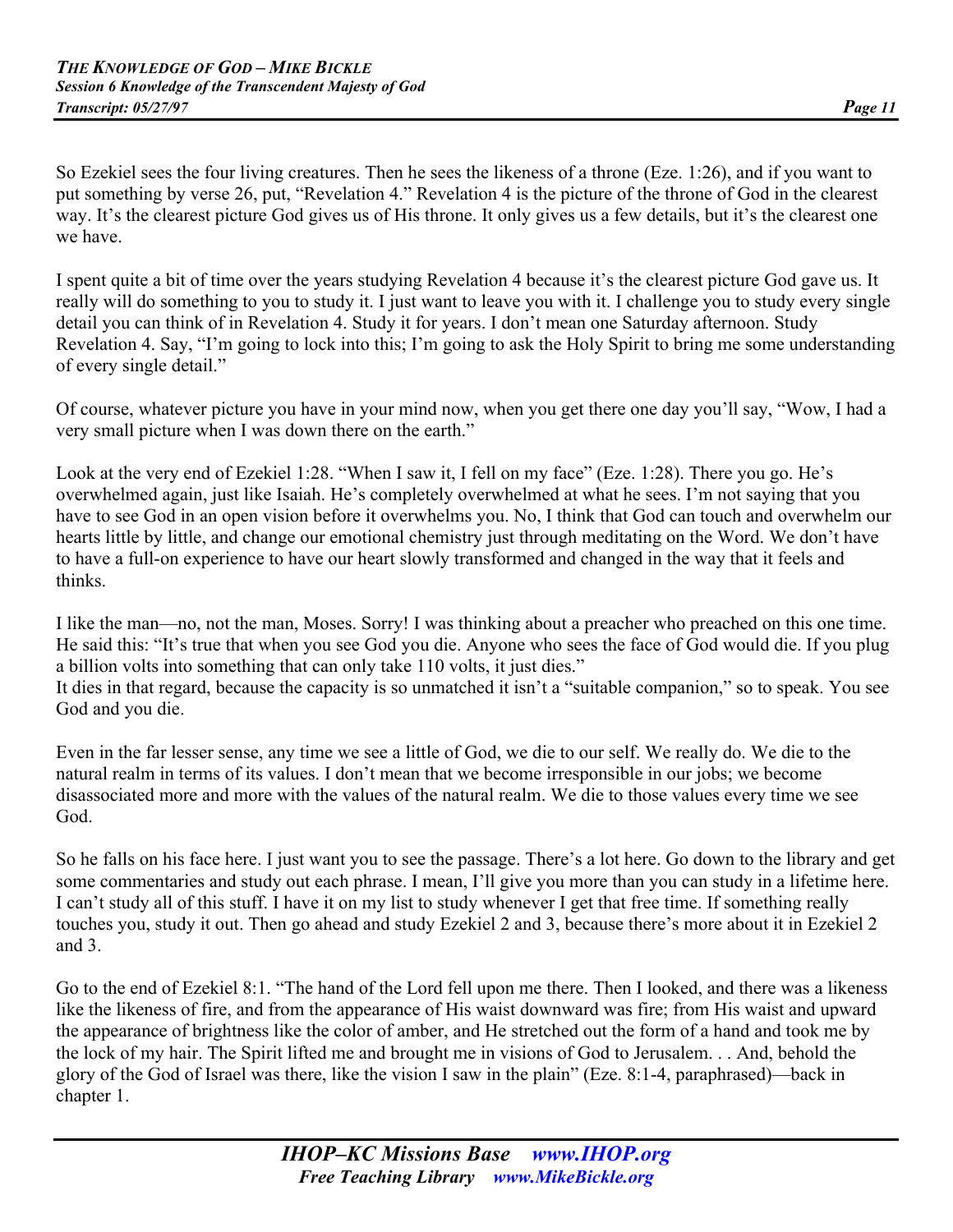My point is this: he's encountering God again. I just want you to know that it's there. I'm just barely advertising the passage, but if you write them down, in the weeks and months and years ahead you'll look back and say, "Hey, I still want to follow through on that."

## **"OUR GOD IS A CONSUMING FIRE"**

Ezekiel was a person who, when he encountered God, it overwhelmed him.

The next book over is Daniel. Turn to Daniel 7:9. This is one of my favorite passages—Daniel 7. "I watched till thrones were put in place, and the Ancient of Days was seated; His garment was white as snow, and the hair of His head was like pure wool;"—really white—"His throne was a fiery flame" (Dan. 7:9).

The throne of God in Revelation 4 doesn't depict the fire like this. We put the visions together and we know the throne of God is a throne of fire. Again, Deuteronomy 4:24 is the main passage here: "Our God is a consuming fire." The throne He sits on has all the colors of Revelation 4 pictured in them, but it's engulfed in flame.

God, like we said yesterday, clothes Himself in garments of light (Ps. 104:2). He has fire and light, the brightness of light all around Him protecting those attendants to His throne from being destroyed by fully gazing upon Him. Remember, when He unveils His glory, heaven and earth are no more. It's His mercy that He puts a garment around Himself. He's the transcendent God. Its wheels are a burning fire.

#### **"A FIERY STREAM ISSUED AND CAME FORTH FROM BEFORE HIM"**

Daniel 7:10. I like this a lot. "A fiery stream issued and came forth from before Him" (Dan. 7:10). Another version says, "A river of fire proceeded from the throne of God." The throne is filled with fire; there's a river of fire which is the person of the Holy Spirit proceeding out from the throne of God. There's a river of fire. Then there are myriads and myriads of angels. "The courts were seated, and the books were opened" (ibid). He's seeing the last day, the day of judgment. All history appears before Him. You'll really see this one day in its full glory. With your very own eyes you'll see this scene one day.

There's a river of fire coming from the throne of God. It goes on and he sees a vision. In verse 15 he says, "I, Daniel, was grieved in my spirit within my body, and the visions of my head troubled me" (Dan. 7:15). In Daniel 7:28 he says, "I was deeply troubled" (v. 28, paraphrased). And then, later on: "I was afraid and I fell on my face" (Dan. 8:17, paraphrased). "I . . . fainted and was sick for days . . . astonished by the vision" (v. 27, NKJV).

Again, it's the human impact when God is unveiling a little of Himself. So Daniel 7 and 8 are good about that. Daniel 10 is a really good one. In verses 1-9, Jesus appears to him. A great terror fell upon all of his friends. They fled to hide themselves. No strength was in him; his vigor turned to frailty; he retained no strength. "I fell with a deep sleep with my face to the ground" (Dan. 10:9, paraphrased).

I love this. He sees a little glimpse of Jesus. Everything in him is undone. Believe me, Jesus wasn't completely unveiled in His glory. He had turned the watts down significantly when He appeared to this frail man. I mean, he was a strong man among other men, but he was frail compared to the thing that he was seeing. You know what the Lord says to him; look at verse 11. He says, "O Daniel, you are a man greatly beloved" (Dan. 10:11, paraphrased). In other words, "I really like you, Daniel." Daniel is trembling.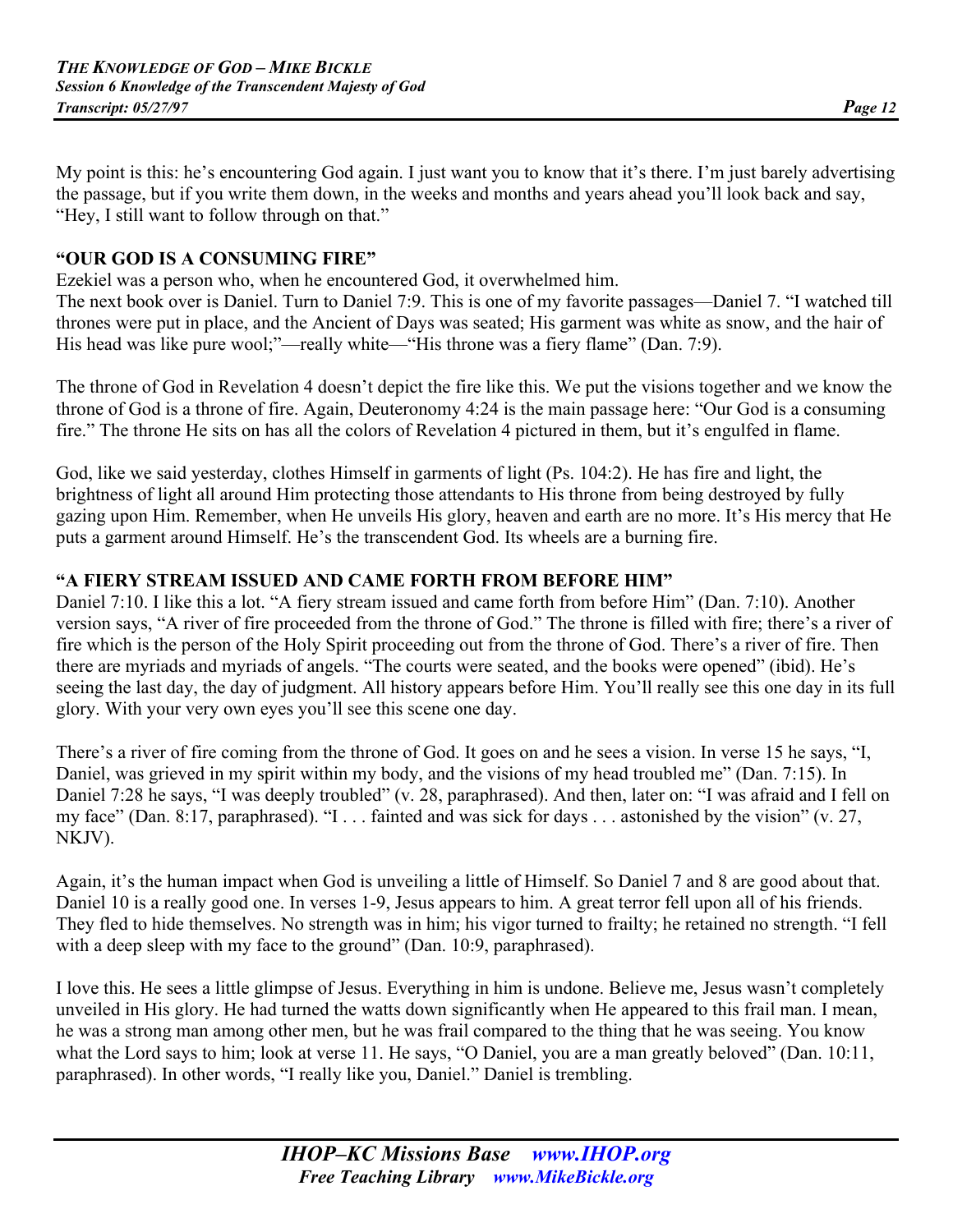The Lord literally appeared to Paul Cain in his youth, when he was eight years old, and called him as a prophet. Many of you know Paul Cain. He's a prophet. He said, "I love you, Paul."

Paul literally said, as an eight-year-old boy, "If You love me, don't ever show Yourself like this to me again." He literally said that to the Lord as the Lord was commissioning him.

Here Daniel is on his face, trembling and broken; he has his face to the ground (cf. Dan. 8:9). The Lord says in verse 11, "O Daniel, I really like you."

I can imagine Daniel saying, like Paul Cain, even in verse 11, "Well then quit appearing this way if You really like me."

Isn't that a great first sentence? I put it in my own language. "I really like you. You're greatly beloved. I really, really like you, Daniel. As a matter of fact, I like you as much as My Father likes Me."

Six hundred years later, when Jesus was in the upper room, we would learn that that's how much He liked Daniel. Jesus liked Daniel as much as God the Father liked Jesus.

#### **"THE PEOPLE WHO KNOW THEIR GOD SHALL BE STRONG, AND CARRY OUT GREAT EXPLOITS"**

Look at Daniel 11:32, right in the middle. This is talking about the end-time generation. The Antichrist is growing in his dominion on the earth, afflicting the people of God. Wickedness is abounding. "But the people who know their God shall be strong, and carry out great exploits" (Dan. 11:32). Isn't that something? Strength is linked to the people who grow in the knowledge of God in the end times.

In Daniel 12:4, the angel tells Daniel to shut up the words of the book, to seal the book until the time of the end. At the time of the end, "many shall run to and fro" (Dan. 12:4). That means travel shall increase significantly. Of course, in the last ten, twenty, thirty, and forty years, compared to the previous thousands of years of human history, travel has increased at an exponential rate beyond comparison. He says, "Knowledge shall increase" (ibid). Those are the two things that will significantly increase: travel and knowledge. Of course, with the computer and the Internet, if the amount of knowledge has doubled in the last ten years, it's probably going to triple again in one or two years because of where this thing is going.

You automatically think of natural travel and natural knowledge, but I believe it means the knowledge of God shall increase, too. I don't think it means just, "Natural knowledge will increase." Knowledge and the experience of the human race at the end of the age will increase. I believe spiritual as well as natural knowledge increases, not only natural knowledge. It doesn't say natural knowledge only. I believe it's the generation of Ephesians 4:13. They will attain to the unity and the knowledge of the Son of God. It will increase in that generation.

That's just a little from the book of Daniel. Let's go to Jeremiah on our way back to Isaiah. Jeremiah is right next to Isaiah. Again, I'm just giving you passages to stir up your thinking. There are many in Jeremiah as well. This subject is everywhere in the Word of God. We can't afford to neglect this in our personal lives.

# **"HIM WHO GLORIES, LET HIM GLORY IN THIS"**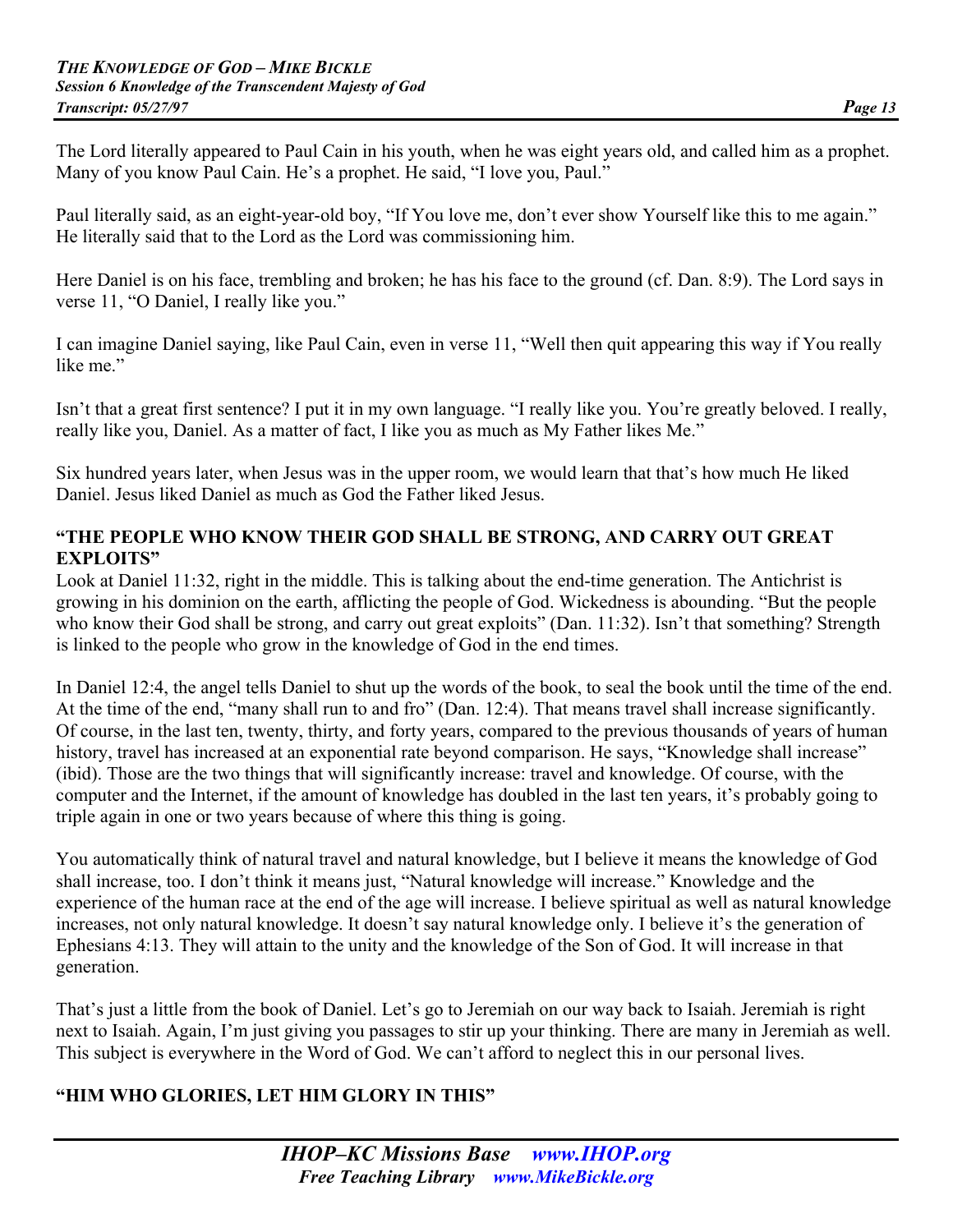Look at Jeremiah 9:23-24. "Let not the wise man glory in his wisdom" (Jer. 9:23). In other words, don't let him get his identity from his giftedness. This refers to the really uniquely intellectually-gifted man or woman who has creative abilities. *Wise* would speak of intellectual, artistic abilities. They may be craftsmen, or whatever abilities are related to knowledge. Don't let him glory, don't let him get his identity in the fact that he or she is exceptionally intelligent or creative or artistic. Don't let the mighty person, the person of position, the king, the ruler, or the president; don't let the person of political power and influence, whether in the company, in the nation, or in the church, obtain his identity from his position. Don't let the rich man get his identity from the fact that he or she owns millions of dollars. Don't let them get their identity from their ability to make economics prosper in their life. Let them glory, let them get their identity, let them define their life by this: "that he understands and knows Me" (v. 24). Let their identity be rooted in that fact, because to *glory* means to get your identity and to define your life by it.

God says, "Let him define his life as successful, let him define his life as meaningful and powerful in that he understands and knows God. That's the identity I want him to live out of." Some of the poorest and most ungifted people in the natural have their identity based in the fact that they know God a little. He says, "Especially know that I am the Lord who exercises kindness to people. I am the Lord who judges things in righteousness" (Jer. 9:24b, paraphrased). Judgment means God removes the things that get in the way of love. Then he says at the end, "I really like these things" (v. 24c, paraphrased). "I really delight in them. I really like these things. I like kindness, I like removing things that hinder love. I like that they define their life by their pursuit of Me, not by how much power, how much gifting they have. They define their life by the fact that they're pursuing the knowledge of Me. I really like that."

Even the majority of believers define our lives by our wisdom, our giftedness, or our creativity. A preacher defines his life by how well he preaches, by how many people listen. Even in the church world, the person defines his life by how much influence he has, how many people come to the conference, his position over the denomination, his might, or how much wealth he has, how much freedom from other people because he has financial independence.

The Lord says, "What I really like is when you define your life by the fact that you're pursuing the knowledge of Me. That you either pursue it or attain it is what I like, and these particular aspects of My character."

Turn to Jeremiah 3:14-15. "Return, O backsliding children, says the Lord" (Jer. 3:14). "Why? Why do I want you to return? What's the motivation? Because I'm married to you. I really want you" (Jer. 3:14b, paraphrased). Isn't that wonderful? "Return."

"Why? Why should I return and obey you?"

"Because I really want you. I chose you to be My partner. My heart is aching over you. That's why I want you to return"

# **"I WILL GIVE YOU SHEPHERDS ACCORDING TO MY HEART"**

Then He goes on, and He doesn't say "the end times" here in verse 15, but the context makes it clear in verse 17 that He's talking about the end times. He says, "I will give you shepherds according to My heart, who will feed you with knowledge and understanding" (Jer. 3:14c).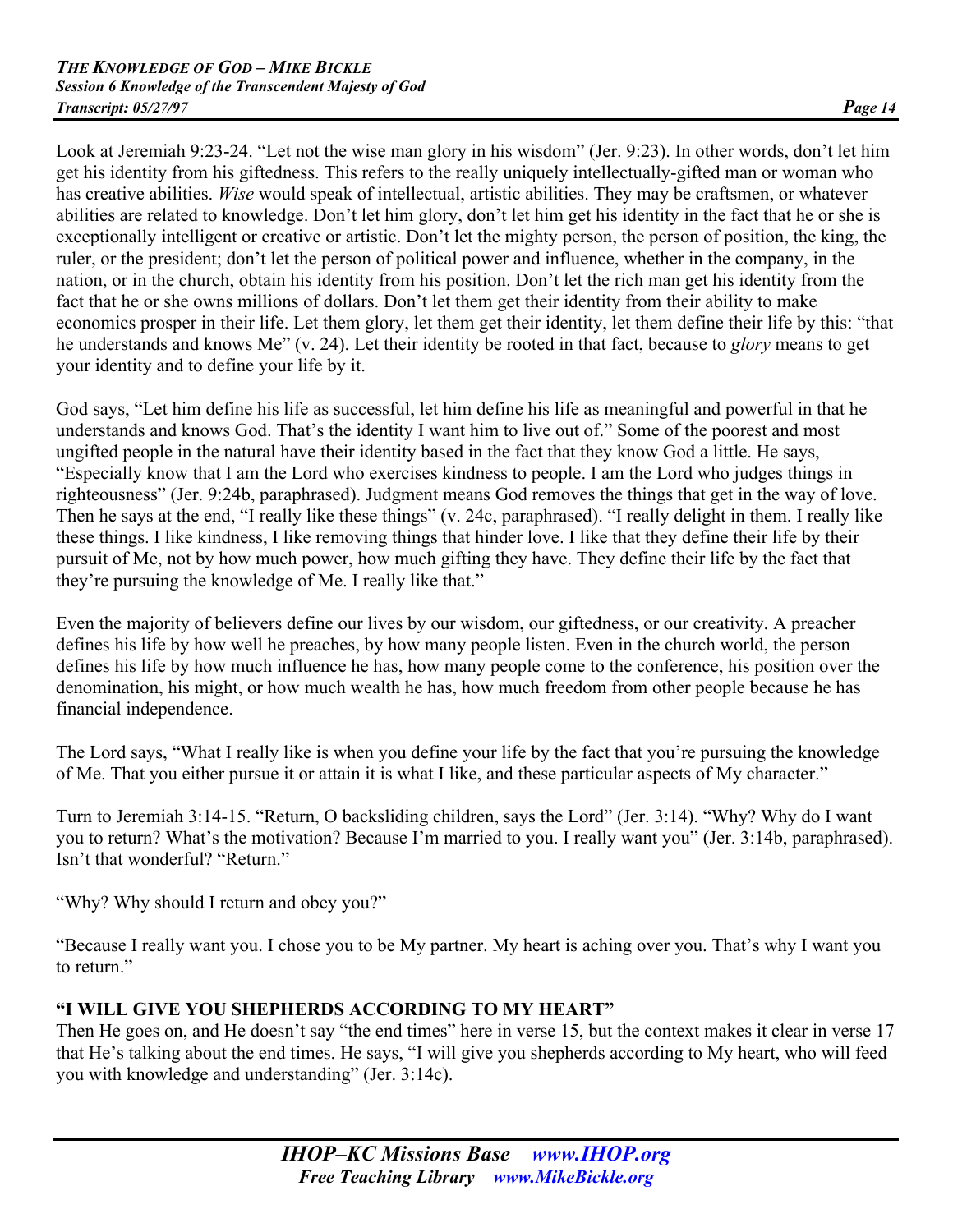Here's my point. Apostles, prophets, evangelists, pastors, and teachers in the end-time church will feed the people on the knowledge of God. Not only on that; they'll feed them on ministry skills and many other things, but God is raising up a whole company of shepherds, men and women, who will feed the people on knowledge and understanding; not only in ministry skills, but in the knowledge of God. The Church will attain to the knowledge of the Son of God before it's over.

#### **"YOU SHALL CALL ME, 'MY FATHER,' AND WILL NOT TURN AWAY FROM ME"**

Look again at verse 17. "At that time Jerusalem shall be called The Throne of the Lord" (Jer. 3:17b). So it's at the very end. The nations will be gathered to the name of the Lord. Look at what gathers the nations: the nations will be gathered around the revelation of the character of God. They will be gathered to the name of the Lord.

He goes on. At the end of Jeremiah 3:19, he says, "But I said: 'How can I put you among the children and give you a pleasant land, a beautiful heritage of the hosts of nations?' And I said: 'You shall call Me, 'My Father'" the Father heart of God will be revealed—"'and will not turn away from Me'" (Jer. 3:19). They will not turn away from him in that day. "Surely, as a wife treacherously departs from her husband, so have you dealt treacherously with Me, O house of Israel,' says the Lord" (v. 20).

The Lord says, "I'm going to be a father to you and a bridegroom to you in that day. I will show you My tender fatherhood, and I will show you what you mean to Me—that you have broken My heart when you walk away from Me because I see you as a wife. I desire you as a man would desire his wife."

OK, now we just have a few more minutes here. Where are we going to go? We have a lot of verses here. Let's just keep working our way back to Isaiah. Then I'll quote a few to you that you can look up later.

Isaiah 33. This is another favorite one; I really like this one a lot. It's an intercessory prayer, but it reveals how important the knowledge of God is. It reveals how inevitable it is that God's knowledge is going to fill the Church.

It starts off as an intercessory prayer in Isaiah 33:2, "O Lord, be gracious to us, for we have waited for You. Be their arm"—or their strength—"every morning, our salvation also in the time of trouble, at the noise of the tumult, when the people shall flee" (Isa. 33:2-3, paraphrased).

It's talking about a time in history when there will be trouble in all the nations. It's called, "The time of Jacob's trouble." There will be a time when God shakes everything that can be shaken. It's the time of trouble, the time of the noise of the tumult, when the people are fleeing in the nations at the end of the age. Again, there are a lot of verses you can put with that to make it clear that that's what he's talking about.

Isaiah describes it as the time when "You lift Yourself up and the nations are scattered" (Isa. 33:3, paraphrased). That's an interesting phrase: "the time when God lifts Himself up." We talked about this yesterday. There are time frames in history when God's zeal is aroused and He just does it. It's the time when God lifts God up. Isn't that an interesting phrase? It's the time when the nations are being scattered. It's when the nations are being shaken.

# **THE STABILITY OF THE NATIONS IS THE KNOWLEDGE OF GOD**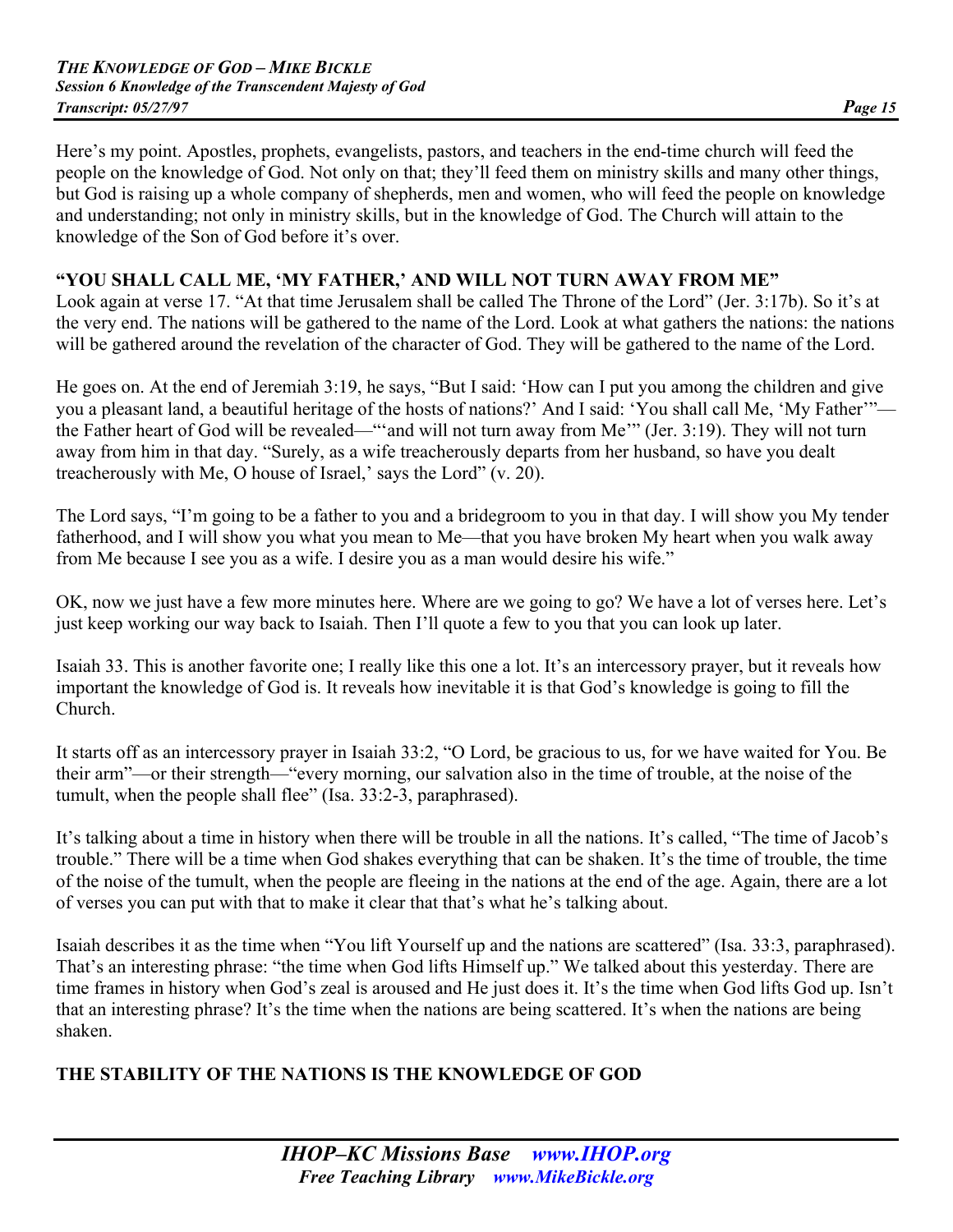Hebrews 12:26 describes how, at the end of the age, everything that can be shaken will be shaken. It's the time when God's plunder shall be gathered (Isa. 33:4). Do you know that God has an inheritance? He has a plunder. He's plundering the nations for this remnant that belongs to Him. "The Lord is exalted . . . He has filled Zion with justice and righteousness" (v. 5). Look at verse 6. It's the time when "Wisdom and knowledge are the stability of our times, and they are the strength of salvation; the fear of the Lord is God's treasure" (Isa. 33:6, paraphrased). Here, the treasure is unlocked.

There's so much in verse 6, but just let me give you a summary. It's the time when the knowledge and the wisdom of God is the stability of the nations. It's the stability of the times. There is coming a time when God shakes everything that can be shaken. That's clear from Hebrews 12:26 and Haggai 2:7. Those verses tell us that God will shake everything that can be shaken in the final generation, when He reveals Jesus one final time. There will be a great shaking at the end. In that context, which this passage is describing, there will be one issue that's the stability of the times, or the stability of the people of the nations. It will be also their strength and their stability. It will be wisdom and knowledge specifically of God. The wisdom and knowledge of God will be your stability and your strength, because it will change the way you think and feel on the inside.

The fear of the Lord will be the treasure which God will unlock for the nations. That's the great treasure, that you will look at God and you will tremble in awe before Him. You will tremble in awe before Him.

# **"WHO AMONG US SHALL DWELL WITH EVERLASTING BURNING?"**

God says, "Now I will arise, now I will be exalted, now I will lift myself up" (Isa. 33:10, paraphrased). When He does this, sinners in Zion will be afraid. They will say, "Who among us shall dwell with the devouring fire? Who among us shall dwell with everlasting burnings" (v. 14, NKJV). God is going to release the devouring fire of Himself, and sinners will not be able to contain it.

I'm going to skip a lot here. He's talking about the great revival at the end. Verse 17. Look at this. He says that in this particular time frame, "Your eyes will see the King in His beauty" (Isa. 33:17). in that day. Your eyes will see Jesus Christ in His beauty like no other time in history.

Verse 21. "There"—in that place—"the majestic Lord will be for us" (v. 21). He will be like a broad river and a stream. God, the majestic God, will appear, and He will be like a flowing river to His people.

Verse 22. "The Lord is our Judge; the Lord is our Lawgiver; the Lord is our King; He will save us" (Isa. 33:22).

# **THE STRENGTH OF THE PEOPLE WILL BE THE KNOWLEDGE OF GOD**

Then look at verse 24. When God is revealing Himself this way the inhabitants will no longer say "I'm sick"; the sinners will be forgiven. "Those who dwell in it will be forgiven their iniquity" (Isa. 33:24). There will be divine healing and tremendous cleansing of sin when God shows Himself as beautiful before the eyes of His people when everything is shaken, when the stability of the nations is the knowledge of God. The strength of the people will be the knowledge of God when the divine treasury is unlocked.

We won't look at Isaiah 35:1-8, but it says the same thing. I realize you're on automatic pilot right now. You're thinking, "We're on overload here." I'm giving you the verses to write them down. I understand that I'm giving you more than you can take because I'm moving too quickly with too many verses. I'm going to quote a few to you and just tell you a little about them; you don't even have to turn there.